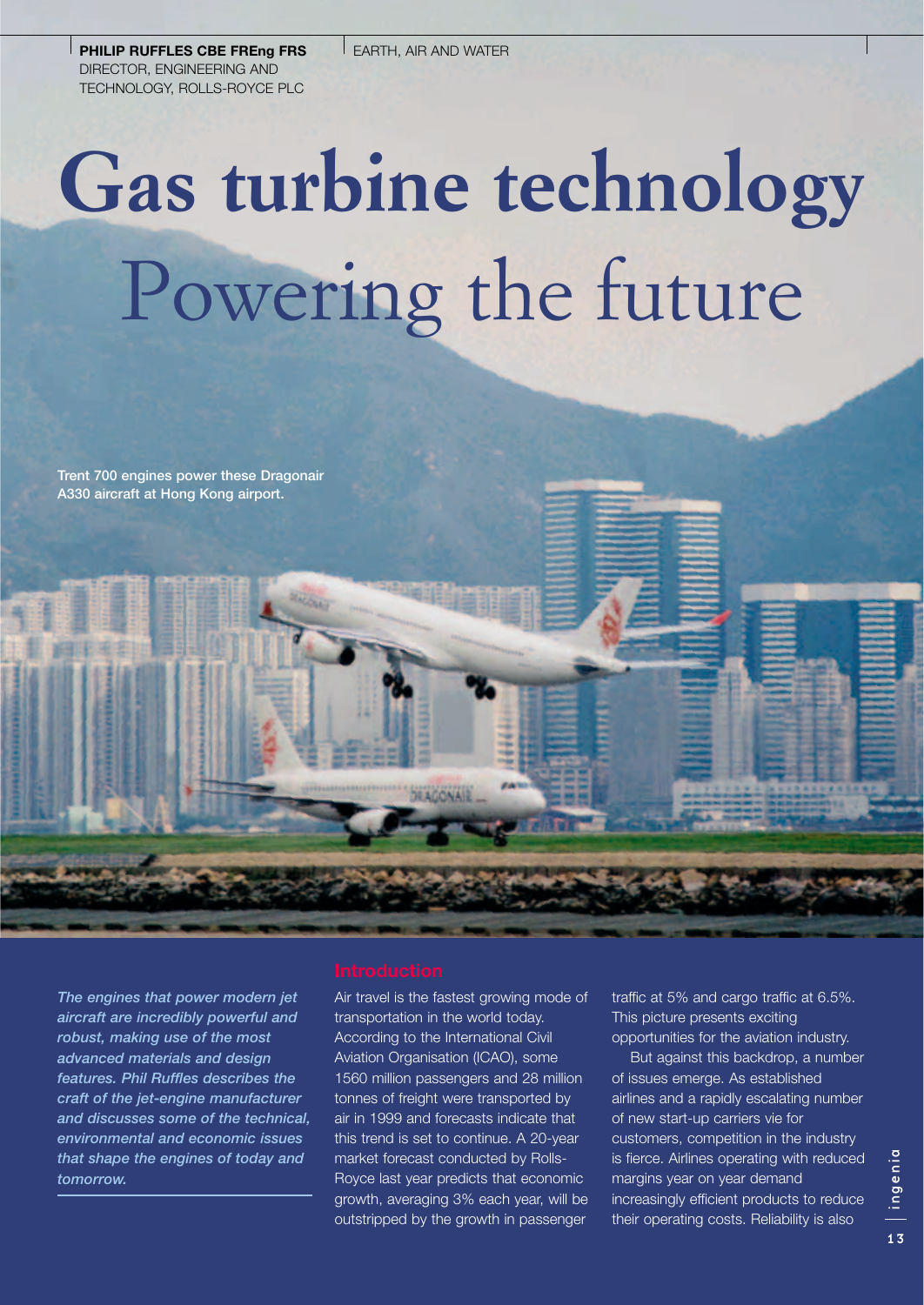imperative. The continual drive to maximise fleet utilisation while minimising unscheduled delays is a feature of modern civil aviation that is likely to intensify. Aircraft turnaround times, currently as tight as 20 minutes, will be further reduced, demanding robust products that excel in demanding conditions.

As an inevitable result of the explosion in civil travel, our skies – and our airports – are becoming increasingly congested. This is a reality affecting governments, town planners and global air traffic management systems, and one that requires radical reappraisal from the aviation industry on the future of civil transport. Should aircraft makers focus on bigger jets to carry more people or faster aircraft with more range, to get people to their destinations without stopping off and in less time than it takes current subsonic aircraft?

A further development resulting from the growth in air travel is the hot debate surrounding emissions. These are an unavoidable by-product of burnt fossil fuels and are the target of increasingly stringent global environmental legislation. So aircraft makers and associated suppliers must develop products that continue to mitigate their impact on our atmosphere.

For aero engine makers the challenge is to design, manufacture and bring to market products that are increasingly reliable, efficient, kind to the environment and affordable, all of which present their own unique engineering challenges. The research and development spends necessary to achieve these goals in the specialised aero engine industry are considerable. Thus Rolls-Royce has developed engine technologies which have the inherent design capability to transfer across to new engine variants and be retrofitted on existing ones.

# **The jet engine**

The basis on which most short- to medium-term research is focused and

applied builds on the established principles of the gas turbine engine, commonly known as the 'jet' engine. Since the advent of gas turbine technology in the 1930s, the total power output that can be achieved has increased by a factor of 50 while fuel requirements (specific fuel consumption) have been cut by 75%. These milestones have been driven by the development of advanced technology in many areas, amongst them thermodynamics, aerodynamics and materials science.

Like the motor car engine, the gas turbine is an internal combustion engine. In both, air is compressed, fuel added, the mixture ignited and the rapid expansion of the resultant hot gas produces the power. Unlike the motor car engine, however, where power is intermittent and the expanding gas produces shaft power through a mechanical piston and crank, in a jet engine combustion is continuous and its power results from expanding gas being forced out of the rear of the engine. The jet engine relies on Newton's Third Law where every action has an equal and opposite reaction. The expanding gas flow is an action which creates a reaction of equivalent force, referred to as thrust. Thrust is transmitted through the engine to the aircraft, propelling it through the air.

The first gas turbine engines to fly in service were turbojets, used in a variety of military applications. Relying on highvelocity hot gas passing entirely through the compressor, combustor and turbines to provide thrust, this engine is

designed primarily for speed, but carries the penalties of relatively high fuel consumption and noise levels.

The turbo prop, as its name suggests, uses a propeller to transmit the power it produces into thrust. The propeller is driven by a shaft from a power turbine, utilising the gas energy which would provide the thrust directly in a turbo jet. Similarly, the turbo shaft powerplant for helicopters uses a power turbine, but in this instance the power is transmitted to the rotor system of the helicopter. This type of engine is also used in industrial and marine applications, where it can drive electrical generators, pumps or a variety of marine propulsors.

Today, modern, large civil transport aircraft are powered by turbo fan engines. In these 'bypass' gas turbines a large mass of air is pressurised by a big fan at the front of the engine – at take off a Trent 800 powering a Boeing 777 would empty all the air in a squash court in a third of a second. Some of this air then passes through the engine core, where it is further pressurised before the combustion and expansion processes. The remaining fan air flows through the bypass duct, re-mixes with the hotter core gas and leaves through the nozzles as the jet which provides the engine's thrust.

The bypass ratio – the mass of air going down the bypass stream divided by the mass going through the core – is the principal difference between modern civil and military aero engines. For example, the EJ200 engine built for the Eurofighter has a bypass ratio of



**Figure 1: The jet engine.**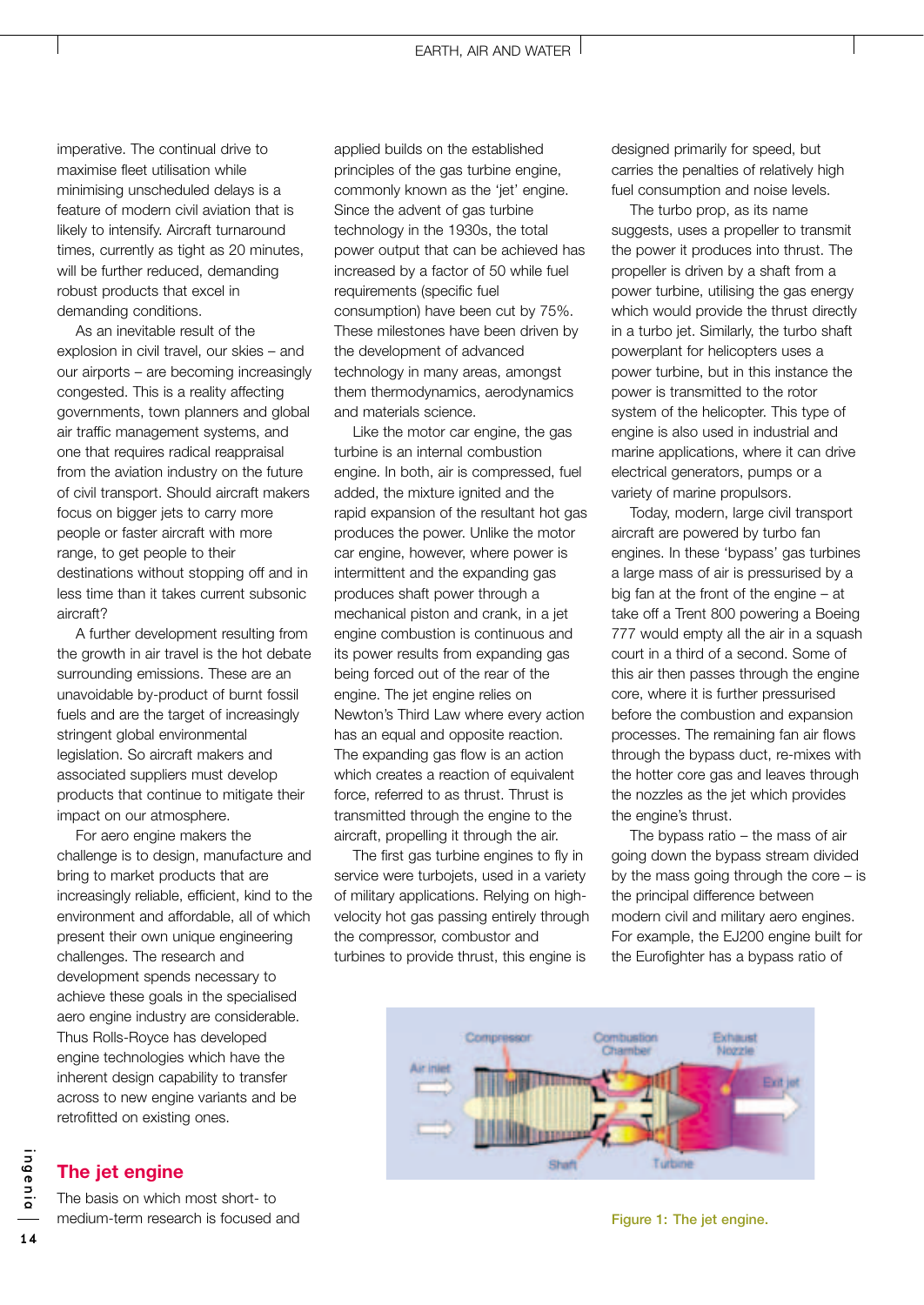#### EARTH, AIR AND WATER



**Figure 2: The Rolls-Royce Trent 800.**

0.4 whereas on large modern civil engines it can be as high as 9, with the fan air producing more than 80% of the total thrust. Higher bypass ratios are used on civil transports for their improved fuel consumption and lower noise levels, whereas lower bypass ratios are used on military applications for their higher thrust-to-weight ratio.

### **The new generation**

With an eye on the forecast market growth in large civil transport aircraft carrying upwards of 300 passengers, Rolls-Royce embarked on a new engine strategy in the early 1990s to design and manufacture a high-bypass turbo fan engine which could be optimised for a range of large widebody civil aircraft. Consuming over a billion pounds in research and development costs and 12,000 man years of engineering effort, the unique Trent three-shaft engine architecture is derived from the earlier Rolls-Royce RB211 engine series and features a number of innovations. Low, intermediate and

high pressure systems, each consisting of a number of compressor and turbine stages, are mounted on independent shafts which run at their optimum aerodynamic speeds. As a guide, for a Trent 800 engine, the low pressure system will operate at 3000 revolutions per minute (rpm), the intermediate pressure system at 7500 rpm and the high pressure system at 10,000 rpm. The fan needs to rotate relatively slowly, being limited by the stress and aerodynamic tip speed of the blade. Optimum engine efficiency, governed by the maximum pressure and temperature achieved in its core, is enhanced by the three-shaft design. The pressure of the air as it enters the combustion and turbine components in a Trent engine is at around 40 atmospheres, with turbine entry



**Figure 3: The Rolls-Royce Trent family.**

temperatures above 1600°C providing an environment significantly in excess of the components' melting temperatures. This necessitates advanced materials, including ceramic coatings, and cooling technologies.

A further benefit of the three-shaft concept is the ease with which it can be optimised for specific aircraft applications. The Trent family provides a thrust range from 53,000 lb to more than 100,000 lb by scaling its modularised components: the fan, compressor, combustor and turbine systems. In addition to the applications shown in the figure, a Trent 8104 engine has run to 104,000 lb and demonstrated technology for future projects.

The 'family' concept is attractive on a number of counts, particularly in engine development, which is cost effective and ensures that customers obtain the benefit associated with a completely new and different product without Rolls-Royce incurring excessive risk. Maintenance costs, including training and tooling, are also reduced due to the high level of commonality between different versions of the Trent. Finally, new technologies, proven in service, can be retrofitted to existing variants. For instance, Trent technology has been incorporated in the RB211- 524G/H-T engine, providing increasing competitiveness on the Boeing 747 and 767.

# **Trent technology: the wide-chord fan blade**

The wide-chord fan blade (WCFB), pioneered by Rolls-Royce in the 1980s on the RB211-535 engine for the Boeing B757, is an example of successfully applied technology. Designed specifically for high-bypass turbo fans, the latest standard of WCFB is made from three layers of titanium which are first formed, then bonded together using the diffusion-bonded superplastically formed (DB-SPF) process, and then inflated to produce an exceptionally strong, hollow and lightweight structure. While each fan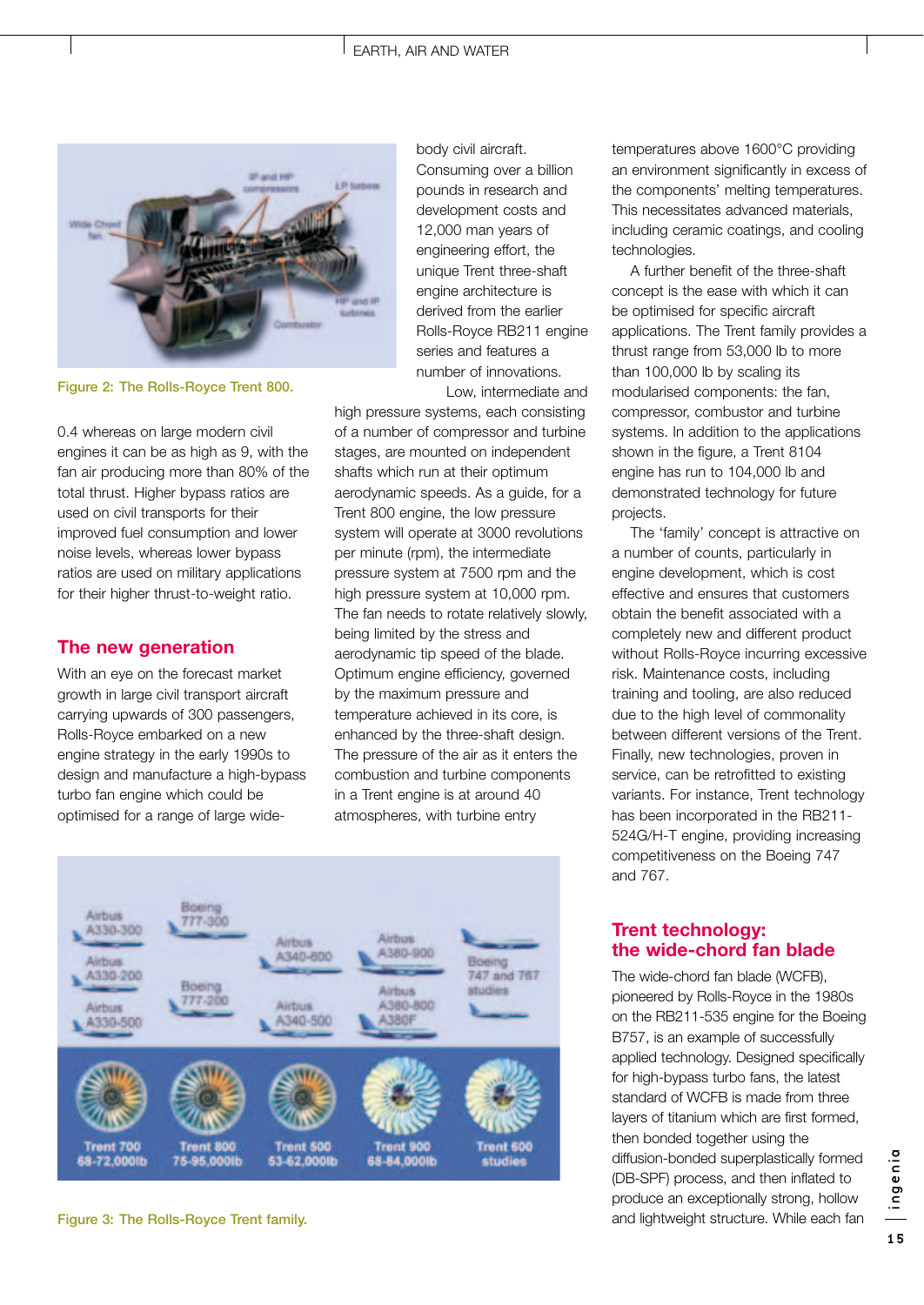blade exerts a centrifugal force of around 70 tonnes, equivalent to the weight of a modern locomotive, the resulting fan set is far lighter than those in competing powerplants, contributing significantly to the Trent's overall weight advantage.



#### **Figure 4: The wide-chord fan blade.**

This innovation was first introduced on the Trent 700 for the Airbus Industrie A330 in 1995. It has since been optimised for all derivative Rolls-Royce Trent engines either in service (with the Trent 800 on Boeing's current 777) or in development. The Trent 500 for Airbus Industrie's A340-500/600, scheduled to enter service next year, features the WCFB; an advanced 'swept' version is being designed for the Trent 900 under development for the European manufacturer's super-large A380 aircraft programme.

# **Trent technology: the highpressure turbine blade**

Gas turbine aero engines are assembled from components made to specifications matched by few other industries in their exacting requirements. Advanced materials research plays a key role in the design process, in particular for highperformance parts which require

resilience to extreme environments. An end product of this discipline is the High-Pressure Turbine (HPT) blade. The function of HPT blades (92 of which are employed in a Trent 800 engine) is to extract power from the hot gas stream exiting the engine's combustion chamber, in order to drive the six stage High-Pressure Compressor (HPC).

First, the blades must be immensely strong and robust. Each HPT blade operates at a speed of 10,000 rpm and extracts around 750 horse power – about the same as a Formula 1 racing car. The blades will average a minimum of 15,000 hours in service between engine overhauls. An aircraft will have flown approximately eight million miles during this period. As HPT blades do their work in the hottest part of the engine core, they must also be able to function at peak performance in gas temperatures of up to 1600°C.

Comprising an advanced nickel alloy base with additions of cobalt, chromium, tantalum, tungsten, aluminium, rhenium and other trace elements, additional strength is derived by the specially controlled casting process which removes the normal formation of solidifying grains in the metal. These grains, with boundaries between them, are potential sites for impurities and weakness. Control of the solidification process allows the blade to be cast as one single crystal of nickel alloy with no grain boundaries. The resulting blade has a temperature melting point of between



**Figure 5: Cutaway of an HPT blade.**

1200°C and 1300°C and operates at an average metal temperature of 1000°C. Its hollow design allows air to flow through internal passages to cool the component, before passing through holes to form a protective film over the blade surface. 'Cool' air temperatures are, in the case of a large civil turbo fan engine, in the region of 650°C.

## **Reducing environmental impact**

The continual reduction of emissions and noise continues to be at the forefront of advanced aero engine design. But designing an engine which achieves both optimum performance and low emissions presents a conundrum at the epicentre of advanced aero engineering. Increased temperatures improve the thermodynamic cycle and the engine fuel efficiency; indeed, since the 1960s the fuel burnt per passenger seat has more than halved due to improved engine technology and lighter aircraft designs. This has a direct benefit in reducing the amount of CO<sub>2</sub> produced. However, nitrogen and oxygen – both present in the atmosphere – react at very high temperatures and this chemical reaction produces nitrogen oxides, NOx, a contributor to acid rain. The higher the air temperature and exposure time to these high temperatures, the greater the production of NOx.

Advanced combustion technology has come a long way in addressing these issues. Today by-products such as soot, smoke, hydrocarbons and carbon monoxides have all but disappeared. Emissions of nitrogen oxides have been reduced by making improvements to combustor mixing processes by lowering peak gas temperatures and reducing burning exposure time in the 'hot spots' of the combustion chamber.

Great strides have been made by the aviation industry during the last 30 years in reducing noise pollution. About 20 decibels (a fourfold reduction) has